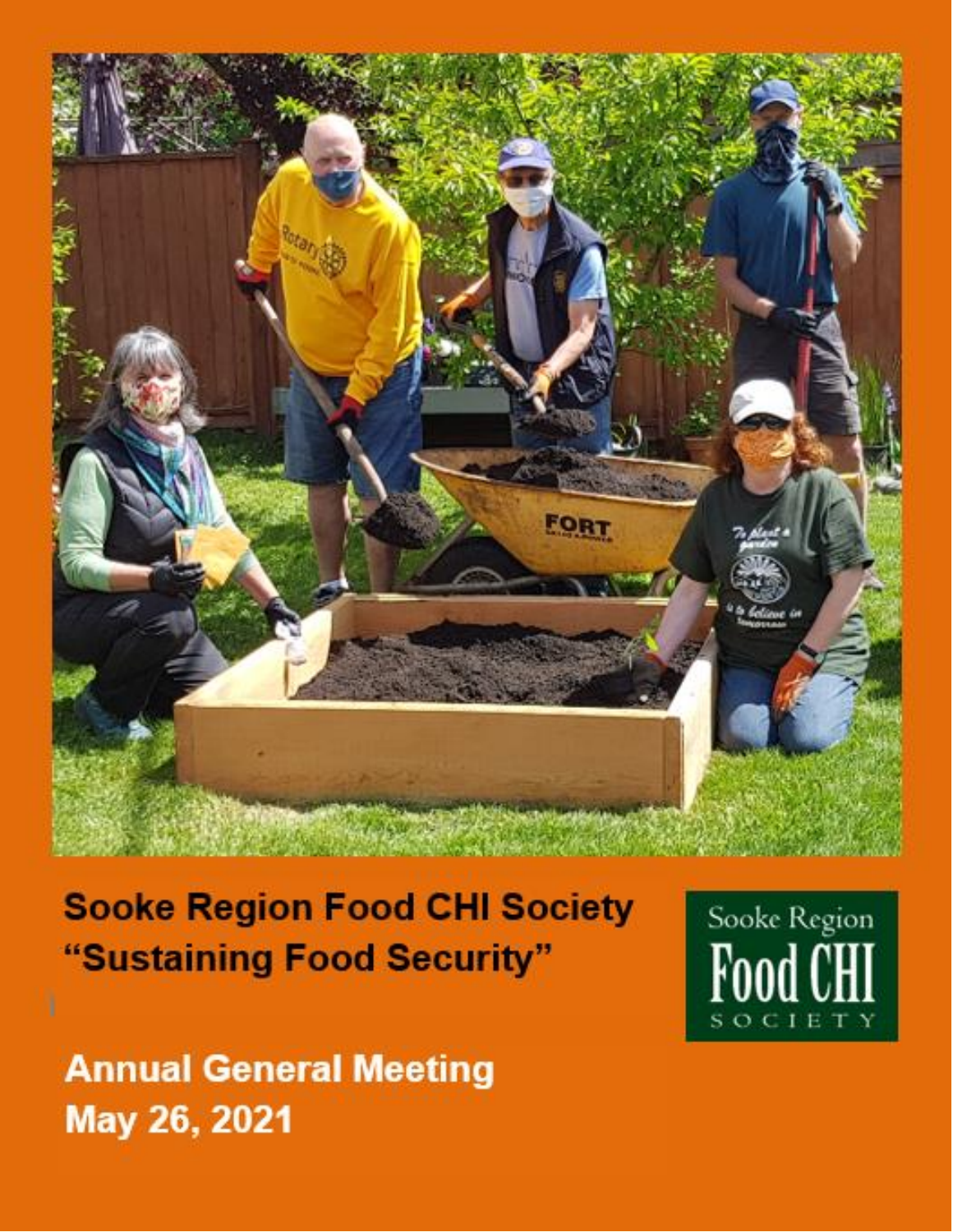# **Acknowledgements**

This past year, 2020—our 14th year of Sooke Food CHI's voluntary organization programs—was both rewarding and challenging due to the pandemic. We want to thank our many volunteers, supporters, members, donors, and funders who helped us sustain our mission and purposes.

Food CHI fosters and supports local food production and access to local foods. We support our farmers, backyard gardeners, the marketplaces and community gardens. We do this through education, workshops, special events and mentorship. Since 2007 we have formed a number of partnerships and facilitated a collaborative approach, engaging many citizens and community organizations to enhance our regional food shed and local economy.

### **2020 Funders and Donors**

- District of Sooke
- **Food Eco District**
- Jill Marchand
- **Judy Fries**
- Lori & Gary Kirk

## **In Kind Support – Sooke Region**

- ALM Farm
- Brendan Dueck Irrigation **Services**
- Camosun College, Horticulture School
- Cast Iron Farm
- **Cherry Lane Equine**
- **District of Sooke**
- Food CHI Fruit Tree gleaning volunteers
- Glen's Gardening Services
- **Mark Ziegler**
- Patricia Morgan
- Peter Hendricks
- **Reber Creative**
- Rosie Sole
- **Transition Sooke**
- **Herbal Tea Station**
- Reber Creative
- **Seedy Saturday vendors** and volunteers
- Sooke Backhoe Services Ltd.
- Sooke Community **Association**
- Sooke Disposal
- Sooke Fall Fair Association
- Sooke Food Bank
- Sooke Home Hardware
- Sooke News Mirror
- Sooke Pocket News
- Sooke Region Museum

• Rotary Club of Sooke Sooke Garden Club • Sooke Soil Landscaping

- Sunriver Community Garden volunteers
- Sunriver Community Orchard volunteers
- Transition Sooke<br>• Village Food Mark
- Village Food Market
- **Western Foods**

## Front Cover: Sooke Backyard Gardens Volunteers and Donors L-R

Anita Wasiuta, Sooke Food CHI; Sam Purdy, Rotary Club of Sooke; Robin Zabloski, Sooke Garden Club; Mark Ziegler, Rotary Club of Sooke; Stephen Hendricks, Transition Sooke





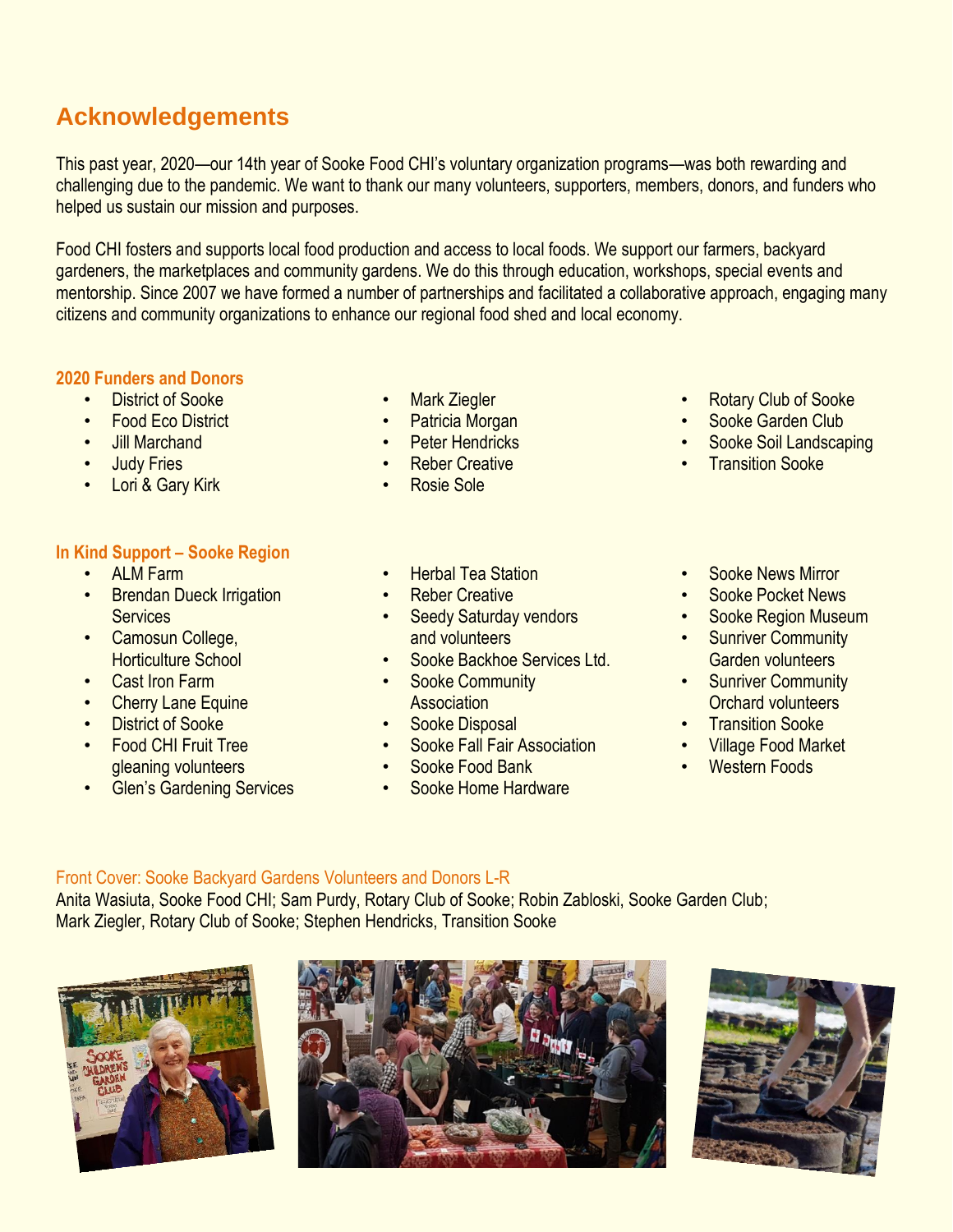# **Sooke Region Food CHI Society**

#### **Who are we and what do we do?**

Established in 2007, we are a registered society and voluntary non-profit organization, with over 300 members representing our different rural communities of the Sooke region—from Port Renfrew to Jordan River, Shirley, Otter Point, Sooke District and East Sooke, a population of approximately 16,000.

### **Our activities include:**

- Promoting the local food movement though events and programs
- Supporting and mentoring new farmers
- Promoting the conservation of farm lands and agricultural planning
- Promoting farming as a viable economic activity
- Organizing local food events
- Sponsoring community gardens
- Supporting a community orchard
- Participating in development of food policies with local governments

## **Sooke Region Food CHI Board Highlights**

This year was both rewarding and challenging due to the pandemic. Our annual Seedy Saturday was successful with over 1200 attendees and vendors attending. Two weeks later the province was in lock-down.

Food CHI's 13<sup>th</sup> Annual Farm & Film Gala and the September Apple Festival were canceled. The fall Fruit Tree Gleaning Program received a number of interested volunteers to pick, but few tree owners participated. We were able to keep the Sunriver Community Garden and Orchard open to plot holders and vital volunteers for growing food during the pandemic restrictions.

On the rewarding side in March, Sooke Food CHI, Transition Sooke and Sooke Garden Club partnered with [My Fed Farm](https://www.get-fed.ca/myfedfarm) to provide garden kits to Sooke residents facing barriers to healthy, affordable food due to the pandemic. Thanks to our donors, the Sooke team was able to provide 39 households with the garden kits including grow bags, soil, seeds and seedlings. Special thanks to our volunteers who grew seedlings, delivered the kits and mentored the recipients in how to grow food. This program was rewarding for all.

The SCG Allotment Council applied for society status in the fall of 2020 and received the approval in December 2020. Beginning in 2021, the new [Sunriver Community Gardens Society](http://www.sunrivercommunitygardens.ca/) will manage the southern part of the gardens, including the allotment gardens, community space and the parking lot. Food CHI will continue to sponsor the Community Orchard and the wildlife corridors beyond the perimeter fencing.

Food CHI welcomes the new society and we look forward to working together to demonstrate food security.

Thank you to the many people who have donated time, energy and resources to support food security in 2020. *Anita Wasiuta, president, Sooke Region Food CHI Society*

## **Food CHI Board of Directors – 2020**

*Officers*

President – Anita Wasiuta Vice-President – Ellen Lewers\* Treasurer – Jessica Prieto\* Secretary – Bradley Hedberg

*Standing Committees* Sunriver Allotment Garden Council *Special Event Committees* Sooke Seedy Saturday

### *Directors*

Martin Bissig Gerard LeBlanc Steven Hendricks Ashley Currie Robin Zabloski *Ex Officio:* Jill Hickson

position started Jan 2021

### *Part-time contractors supporting Food CHI initiatives and programs*

- Marika Nagasaka 2020 Seedy Saturday Vendor Coordinator
- Mike McEwan lawn maintenance for Sunriver **Community Gardens and** Community Orchard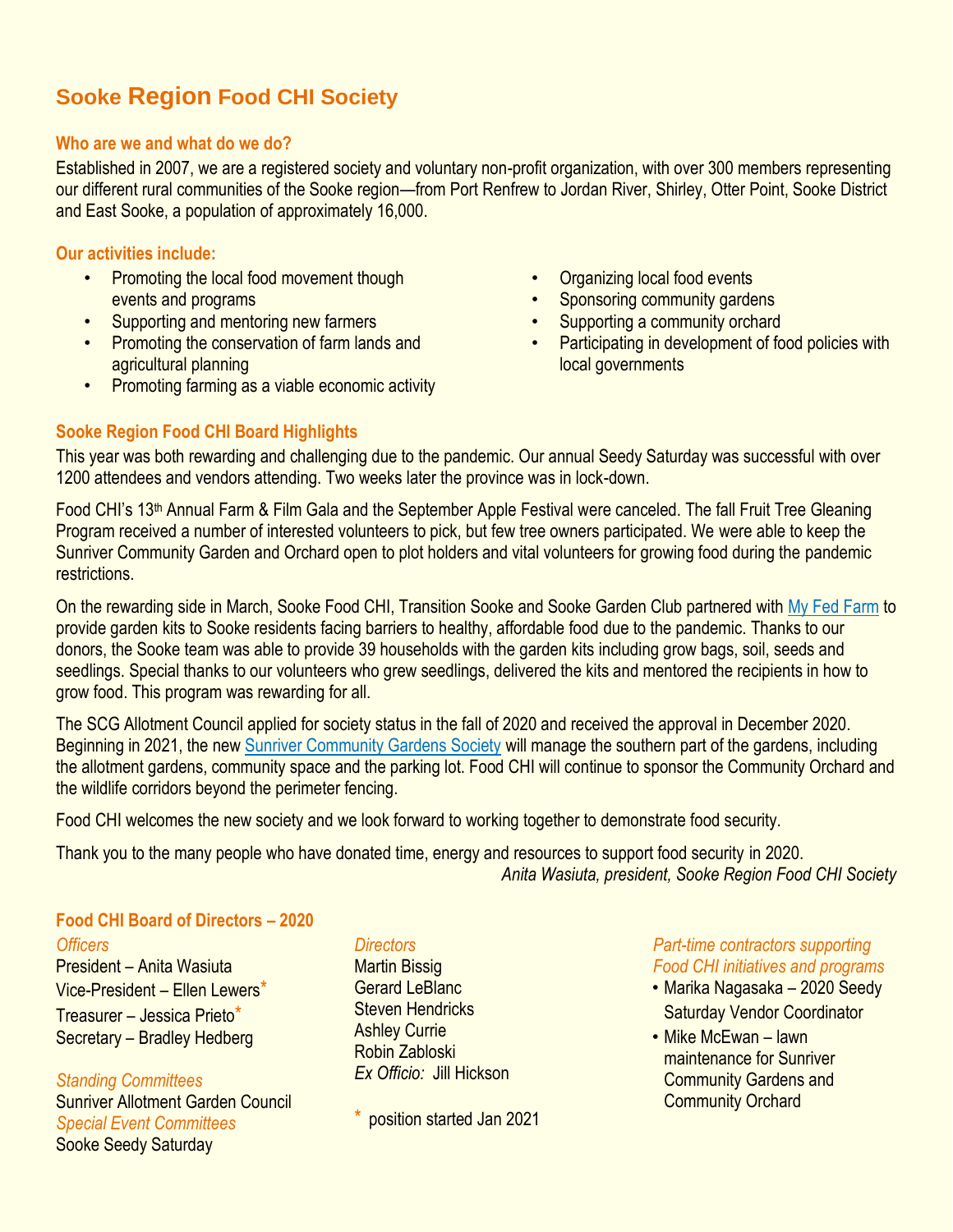# **Highlights 2020**

### **Sooke Seedy Saturday – February 29, 2020**

Every February, on the last Saturday of the month, Sooke Food CHI puts on Sooke's very own Seedy Saturday in the historic 1937-built, wooden Sooke Community Hall. This event was our 11th Seedy Saturday, thanks to our many volunteers including the EMCS students and the Royal Canadian Sea Cadets Corps. This family-friendly event brings many folks, farmers, gardeners, vendors and 'wannabe' gardeners together. It's our kick off to the temperate west coast growing season, and is enjoyed by all ages. We had a cool day with over 1200 people and over 30 vendors. Thanks to [Sooke Fall Fair](http://sookefallfair.ca/wp/) volunteers who offered a tasty lunch.

## **"Sooke Backyard Gardening"– March-June 2020**

In March 2020, a local program was launched to ease the related food security concerns for households in the Sooke Region related to the COVID-19 pandemic.

Three community organizations' volunteers (the Sooke Region Food CHI Society, Transition Sooke, and the Sooke Garden Club) partnered with the [Food ECO](https://www.get-fed.ca/myfedfarm)  [District](https://www.get-fed.ca/myfedfarm) (FED) of Greater Victoria to create the Sooke Region Backyard Garden Project. The project supported individuals, families and laid-off workers during the pandemic by providing fresh produce through home-based, start-up gardens.

The project involved the delivery of 120 durable planter grow bags to participating households. These bags were filled with donated premium soil, together with free

seeds and starter plants. Advice and encouragement from local volunteer experts helped new gardeners get started.

Donations from local businesses, individual residents, the Rotary Club of Sooke, Transition Sooke, and Sooke Soil & Landscape Ltd., contributed to the success of this initiative. The number of households benefiting from the program was 39, exceeding the original goal of 20 households.

## **CRD Regional Food & Agriculture Task Force – 2020**

Gerard LeBlanc is the Sooke Region Food CHI representative on the CRD Regional Food & Agriculture Task Force (RFATF). The Task Force identified and ranked over 40 priority items to focus on initiating a *Food and Farmland Trust* and preparing a related business case; water conversation; advocate for a CRD agricultural extension officer; and wildlife management. This Task Force was established subsequent to the CRD document *Setting the Table: Capital Regional District Food & Agricultural Strategy*.

Recent initiatives include:

- Kwantlen Polytechnical University was contracted to complete the Foodland Trust business case. Gerard sits on the Working Committee to see the business case to its completion.
- The Task Force is participating in the Vancouver Island Agricultural Climate Adaptation Strategy and will include consideration of actions to mitigate climate change on Vancouver Island agriculture.
- The RFATF helped prepare an Agricultural Land Use Inventory/Water Demand Model.
- The RFATF provided the CRD Board with a Problem Wildlife Update Geese/Deer: A focus on the deer crop-foraging issue was presented but no action has been taken on the issue. A report on crop-predating geese, coordinated by CRD Environmental Services, will be coming forward to the CRD Board at a future date.







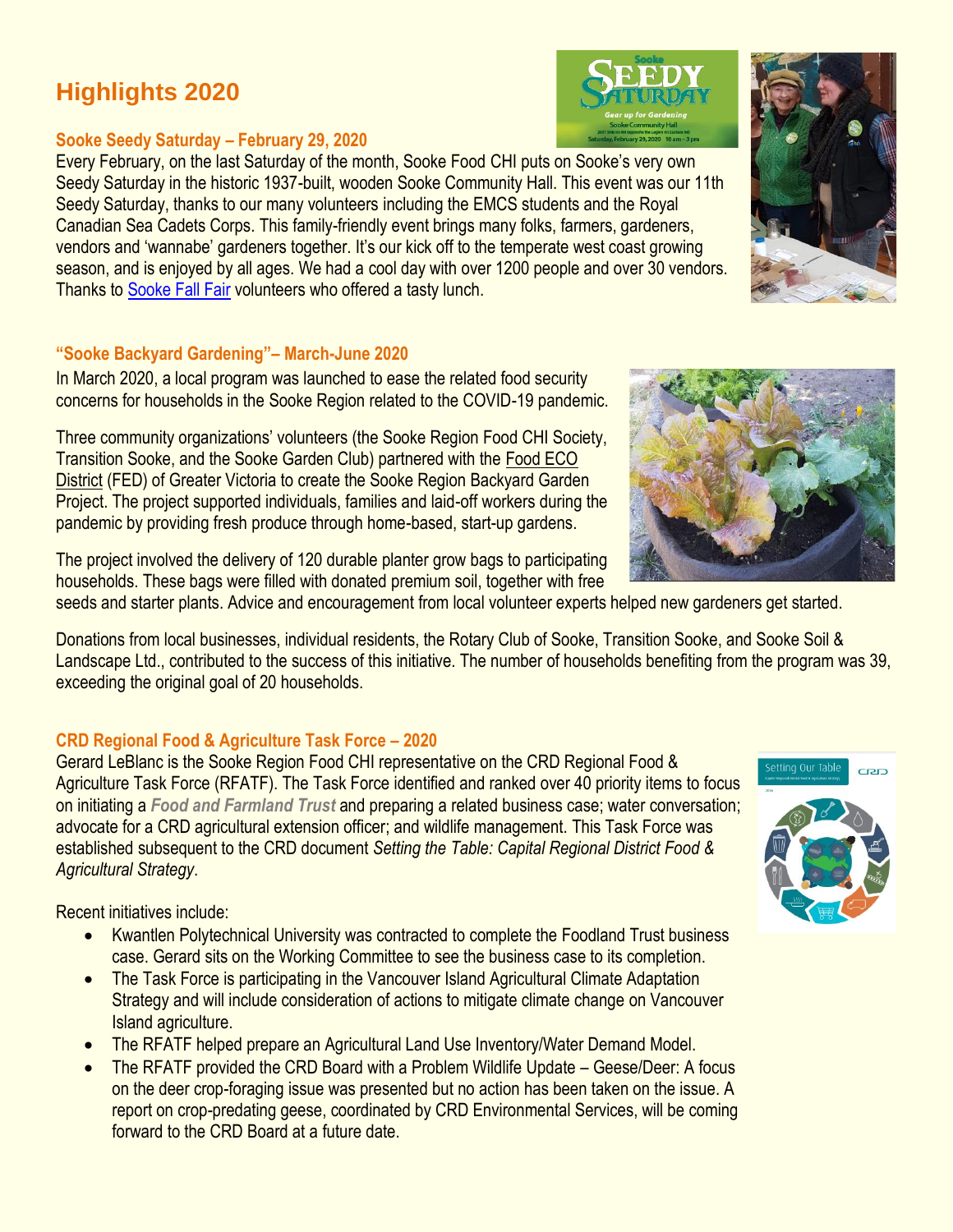### **Sunriver Community Gardens – 2380 Phillips Road, Sooke**

In 2009 the District of Sooke asked Food CHI to develop the Sunriver Allotment garden, a 2.5 acres site, part of the old Phillips Farm. Starting in February 2010, work began to install roadways, drainage ditches, paths, irrigation, deer fencing, gates, tool shed, a parking lot and eventually turn the sod under and till the field. By early May close to 65 plots had been assigned and summer gardens were planted.

Thanks to the community support, keen volunteers and volunteer leaders, we continue to sustain and care for this special 2.5-acre garden with main features:

- Over 90 allotment plots, including 12 special raised beds
- **Community food growing plots and greenhouse,** Grow A Row program, harvest shed facility
- Social gathering picnic areas: all-weather gazebo, cob oven, kids play areas
- Sooke Children's Garden Club beds and clubhouse

#### **The Sunriver Community Orchard**

The Community Orchard managed by Glen Thelin with a strong group of volunteers includes:

- Various fruit trees, including many heritage types
- Apple shack learning centre
- Orchard tool shed
- Garden & root cellar
- Native wetlands garden and pond



Sunriver Community Garden and Community Orchard Apple Festival 2015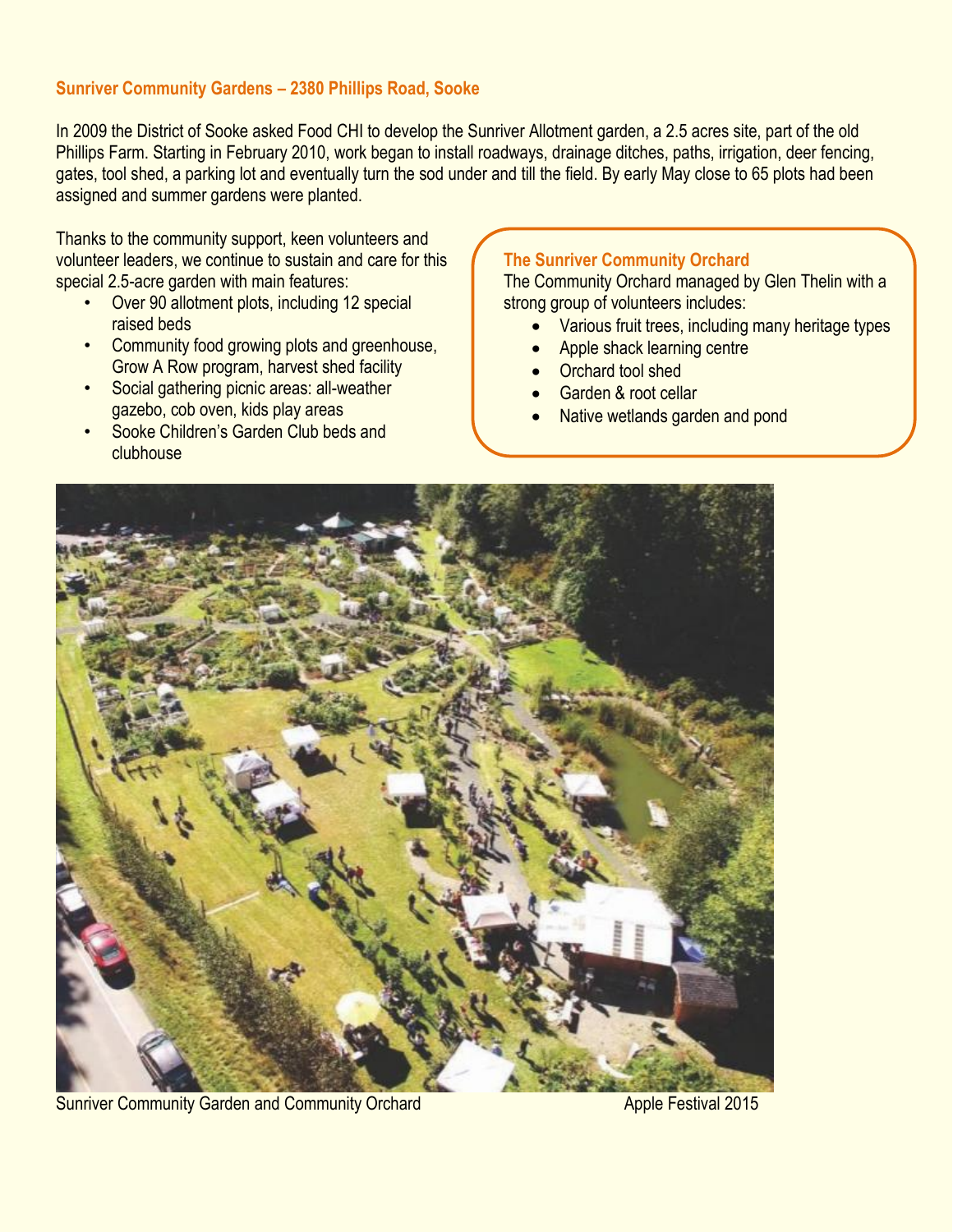# **FINANCIAL STATEMENTS 2020 Sooke Region Food CHI Society - Balance Sheet**

#### **BALANCE SHEET**

as at December 31, 2020

|                                       | Food Chi     | Projects     | Sunriver Community |                   |
|---------------------------------------|--------------|--------------|--------------------|-------------------|
|                                       | General Fund | Program Fund | Garden Fund        | Total             |
| <b>Current Assets</b>                 |              |              |                    |                   |
| Petty Cash                            | 0.00         | 0.00         | 0.00               | 0.00              |
| Coast Capital Chequing 100            | 23,236.20    |              |                    | 23,236.20         |
| <b>Coast Capital Shares</b>           | 5.00         |              |                    | 5.00              |
| Allotment Chequing Coast Capital 102  | 0.00         |              |                    | 0.00              |
| Orchard Chequing Coast Capital 103    | 0.00         |              |                    | 0.00              |
| Sk Food Chi Savings Coast Capital 101 | 0.00         |              |                    | 0.00              |
| Vancity Chequing                      |              | 0.00         |                    | 0.00              |
| Vancity Shares                        |              |              | 26.30              | 26.30             |
| Mountain Equipment Co-op Shares       | 5.00         |              |                    | 5.00              |
|                                       | 23,246.20    | 0.00         | 26.30              | 23,272.50         |
| Grants Receivable                     |              |              |                    | 0.00              |
|                                       |              |              |                    |                   |
| Accounts Receivable                   |              | 0.00         | 26.30              | 0.00<br>23,272.50 |
|                                       | 23,246.20    |              |                    |                   |
| Investments                           |              |              |                    |                   |
| Irrigation System                     |              |              | 3,877.31           | 3,877.31          |
| Equipment                             |              |              | 400.00             | 400.00            |
| Fence/Gates/Signs                     |              |              | 7,055.00           | 7,055.00          |
| Shed                                  |              |              | 2,317.20           | 2,317.20          |
| Gazebo                                |              |              | 13,401.65          | 13,401.65         |
| Outhouse                              |              |              | 1,310.23           | 1,310.23          |
| Green house                           |              |              | 2,604.00           | 2,604.00          |
| Shed                                  |              |              | 3,031.09           | 3,031.09          |
| Apple Shack                           |              |              | 2,467.69           | 2,467.69          |
| <b>Harvest Shed</b>                   |              |              | 750.38             | 750.38            |
| KW Off-grid Solar PV                  |              |              | 1960.18            | 1,960.18          |
| Amer Harvester Cider Press            |              |              | 1802.51            | 1,802.51          |
| Accumulated Amortization              |              |              | $-24,242.50$       | $-24,242.50$      |
|                                       | 0.00         | 0.00         | 16,734.74          | 16,734.74         |
| <b>Total Assets</b>                   | 23,246.20    | 0.00         | 16,761.04          | 40,007.24         |
| <b>Current Liabilties</b>             |              |              |                    |                   |
| Accounts Payable                      |              |              | 0.00               | 0.00              |
|                                       | 0.00         | 0.00         | 0.00               | 0.00              |
| <b>Deferred Revenue</b>               | 0.00         | 0.00         | 0.00               | 0.00              |
| <b>Fund Balances</b>                  |              |              |                    |                   |
| <b>Externally Restricted Funds</b>    |              |              |                    | 0.00              |
| Invested in Capital Assets            |              |              | 16,734.74          | 16,734.74         |
| Unrestricted Funds                    | 23,246.20    | 0.00         | 26.30              | 23,272.50         |
|                                       | 23,246.20    | 0.00         | 16,761.04          | 40,007.24         |
|                                       |              |              |                    |                   |
| <b>Total Liabilities and</b>          |              |              |                    |                   |
| <b>Fund Balances</b>                  | 23,246.20    | 0.00         | 16,761.04          | 40,007.24         |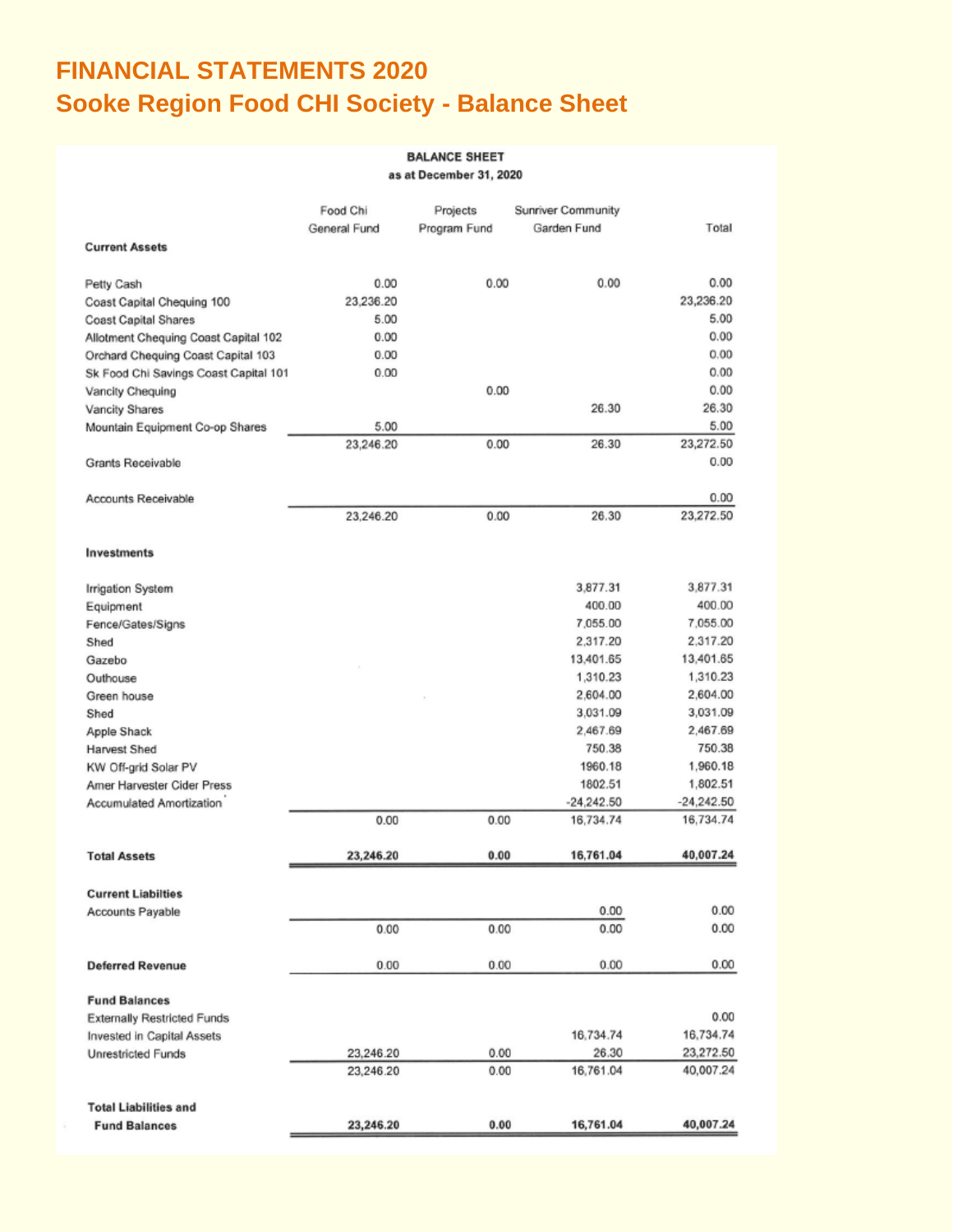# **FINANCIAL STATEMENTS 2020** Sooke Region Food CHI Society - Income Statement

#### **INCOME STATEMENT** For the Period Ending December 31, 2020

|                                        | Food Chi     | Projects     | Sunriver Community |             |
|----------------------------------------|--------------|--------------|--------------------|-------------|
|                                        | General Fund | Program Fund | Garden Fund        | Total       |
|                                        |              |              |                    |             |
| <b>Revenues</b>                        |              |              |                    |             |
| Miscellaneous                          |              | 89.25        | 70.00              | 159.25      |
| Grow a Row/Orchard                     |              |              |                    | 0.00        |
| Memberships/Fees                       |              |              |                    | 0.00        |
| FED Sooke, backyard garden             |              |              | 3,348.50           | 3,348.50    |
| Allotment Gardens Plot Fees            |              |              |                    | 0.00        |
| Donations                              |              |              |                    | 0.00        |
| Interest                               | 22.68        |              |                    | 22.68       |
| Seedy Saturday                         |              | 3,340.51     |                    | 3,340.51    |
| Orchard                                |              |              |                    | 0.00        |
| Farm Tour/Harvest                      |              |              |                    | 0.00        |
| Farmer 2 Farmer Grant                  |              |              |                    | 0.00        |
| Apple Fest                             |              |              |                    | 0.00        |
| <b>Total Revenues</b>                  | 22.68        | 3,429.76     | 3,418.50           | 6,870.94    |
|                                        |              |              |                    |             |
|                                        |              |              |                    |             |
| Expenses                               |              |              |                    |             |
| Food CHI Administration                | 1,111.32     |              |                    | 1,111.32    |
| Food Systems, Farmer to Farmer         |              |              |                    | 0.00        |
| Food Systems, Food Guide               |              |              |                    | 0.00        |
| FED Sooke, backyard garden             |              |              | 1,410.06           | 1,410.06    |
| Events - Annual - Apple Fest           |              |              |                    | 0.00        |
| Events - Farm Tour                     |              |              |                    | 0.00        |
| Events - General                       |              |              |                    | 0.00        |
| Events - Seedy Saturday                |              | 771.54       |                    | 771.54      |
| Sunriver Gardens                       |              |              | 3,829.72           | 3,829.72    |
| Grow A Row                             |              |              |                    | 0.00        |
| Orchard                                |              |              | 1,371.92           | 1,371.92    |
| Other SRCG                             |              |              |                    | 0.00        |
| Amortization Expense                   |              |              |                    | 0.00        |
| <b>Total Expenses</b>                  | 1,111.32     | 771.54       | 6,611.70           | 8,494.56    |
| <b>Excess of Revenue over Expenses</b> | $-1.088.64$  | 2,658.22     | $-3,193.20$        | $-1,623.62$ |